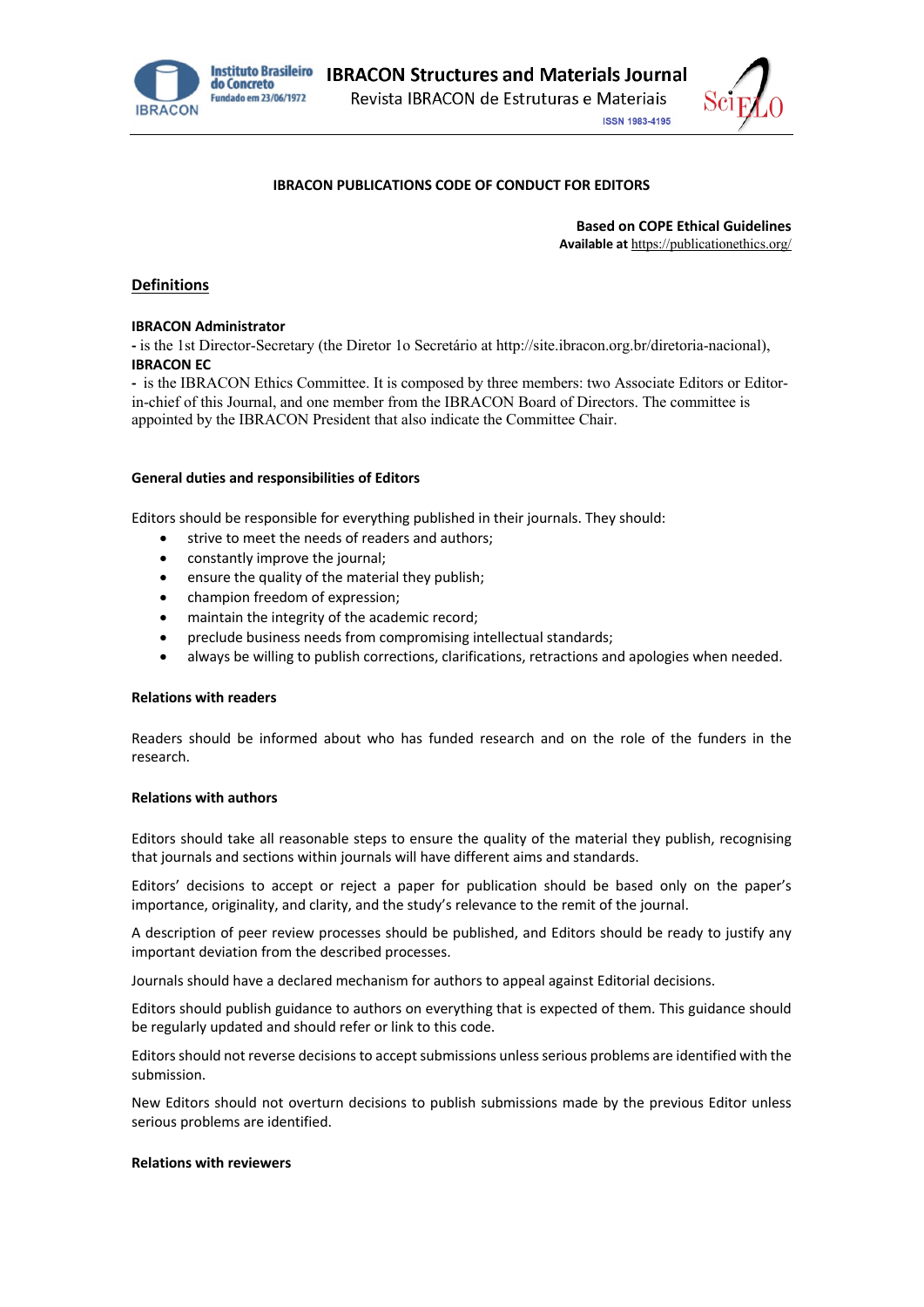



**ISSN 1983-4195** 

Editors should publish guidance to reviewers on everything that is expected of them. This guidance should be regularly updated and should refer or link to this code.

Editors should have systems to ensure that peer reviewers' identities are protected — unless they have an open review system that is declared to authors and reviewers.

#### **The peer-review process**

The publication peer-review process is described in the Instruction to Authors.

#### **Complaints**

Complaints against an Editor should be made directly by letter to the Editor-in-Chief that may follow it to the Editor.

Editors should respond promptly to complaints.

Any dissatisfied complainants should be followed again to the Editor-in-Chief that should mediate the conflict.

Unresolved complainant can be referred to the IBRACON Ethics Committee (EC).

## **Encouraging debate**

Cogent criticisms of published work should be published unless Editors have convincing reasons why they cannot be. Authors of criticised material should be given the opportunity to respond.

## **IBRACON Code of Conduct**

Studies that challenge previous work published in the journal should be given an especially sympathetic hearing.

Studies reporting negative results should not be excluded.

# **Encouraging academic integrity**

Editors should ensure that research material they publish conforms to internationally accept ethical guidelines.

Editors should seek assurances that all research has been approved by an appropriate body (e.g. research ethics committee, institutional review board). However, Editors should recognise that such approval does not guarantee that the research is ethical.

#### **Protecting individual data**

Editors should protect the confidentiality of individual information (e.g. that obtained through the doctorpatient relationship). It is therefore almost always necessary to obtain written informed consent from patients described in case reports and for photographs of patients. It may be possible to publish without explicit consent if the report is important to public health (or is in some other way important); consent would be unusually burdensome to obtain; and a reasonable individual would be unlikely to object to publication (all three conditions must be met).

# **Pursuing misconduct**

Editors have a duty to act if they suspect misconduct. This duty extends to both published and unpublished papers.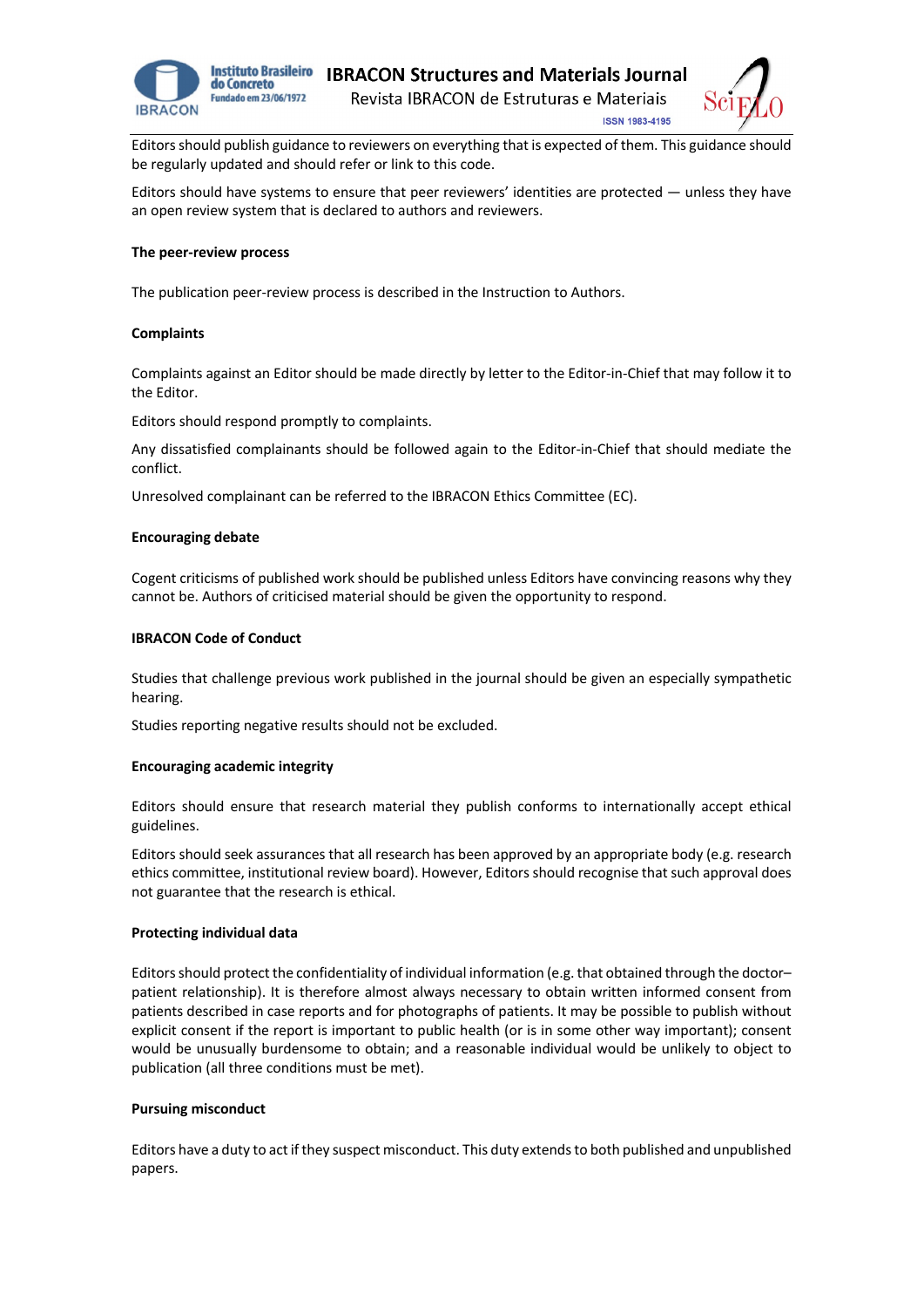



Editors should not simply reject papers that raise concerns about possible misconduct. They are ethically obliged to pursue alleged cases.

Editors should first seek a response from those accused. If they are not satisfied with the response, they should ask the relevant employers or some appropriate body (perhaps a regulatory body) to investigate.

Editors should make all reasonable efforts to ensure that a proper investigation is conducted; if this does not happen, Editors should make all reasonable attempts to persist in obtaining a resolution to the problem. This is an onerous but important duty.

## **Ensuring the integrity of the academic record**

Whenever it is recognised that a significant inaccuracy, misleading statement or distorted report has been published, it must be corrected promptly and with due prominence.

If, after an appropriate investigation, an item proves to be fraudulent, it should be retracted. The retraction should be clearly identifiable to readers and indexing systems.

## **Conflict of interest**

Editors should have systems for managing their own conflicts of interest as well as those of their staff, authors, reviewers and Editorial board members.

## **Process for dealing with complaints against Editors referred to IBRACON EC**

A complaint may be referred to EC by an author, reader, reviewer, Editor or publisher.

Complaints against an Editor should be made directly to the Editor-in-Chief that may follow it to the Editor. If the complaint is not resolved satisfactorily, it should be passed to EC. In referring a complaint to EC, all relevant correspondence should be enclosed.

EC will accept referrals made within six months of the journal completing its own complaints procedure. EC may consider cases outside this time period in exceptional circumstances.

EC will not consider complaints about the substance (rather than the process) of Editorial decisions, or criticisms about Editorial content.

When a complaint is referred to EC:

- 1. The referrer submits a complaint to the IBRACON Administrator.
- 2. The IBRACON Administrator confirms that the complaint is:
	- a. within the remit of this Code
	- b. unresolved after passing properly through the journal's complaints procedure
- 3. The referrer is asked to provide evidence, with all relevant supporting documents including correspondence relating to the hearing of the complaint by the journal, in confidence to the Chair of EC.
- 4. The EC analyses the case, and either:
	- a. dismisses it, and the referrer and Editor are so advised and given reasons
	- b. reaches the view that a breach of the code has taken place. In this case the EC informs the referrer, the Editor and the owner of its final recommendations. These recommendations may include:
		- that the Editor apologise to the original complainant;
		- that the Editor publish a statement from EC in the journal;
		- that the journal improve its processes;
		- that the Editor resigns from EC membership for a period of time; or